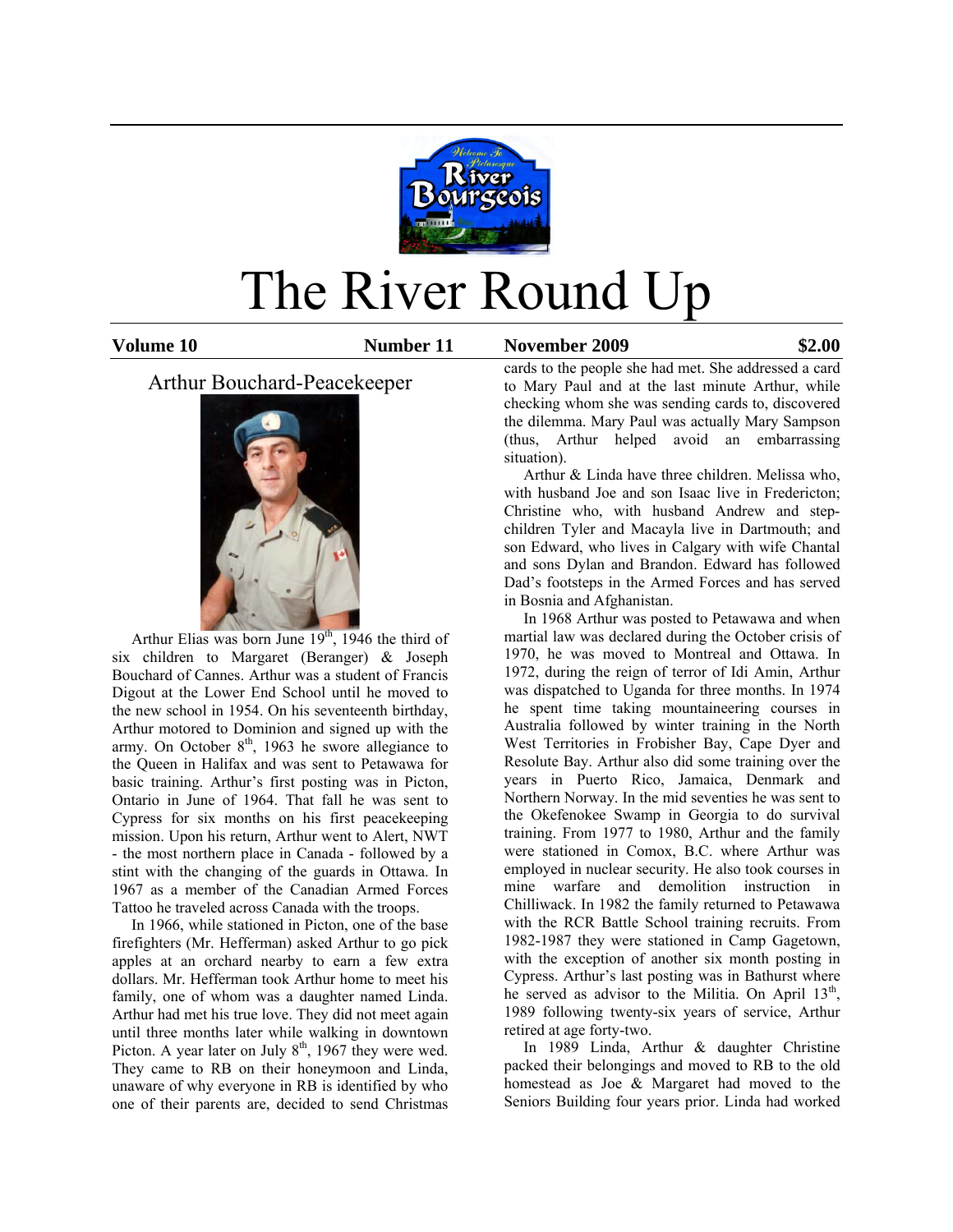part time while her children were growing up but when she moved to RB decided to work full time. She first went to the Inn on the Canal followed by the Dundee Resort & Jiggs in St. Peter's. In 1995 she went to work at the Richmond Villa where she remained for twelve years until her retirement in 2007. She now spends her days as a volunteer at the villa, treasurer of the Branch 47 Woman's Auxiliary, and in her garden. Art has served on several committees in the community since his return home, and continues to work for veteran's affairs. He is a thirty-year member of the Legion, loves visiting mom at the villa and spends his summers at the golf course.

 Art, thanks for serving our country and the people of River Bourgeois wish both you & Linda many years of good health & happiness. *Sharon Chilvers* 

## Veterans-History

The peace that we enjoy as Canadians, unfortunately, can only be dreamed about by many peoples of the world today. The freedoms derived from this peace are the results of the most extreme sacrifices & courageous efforts of our Canadian Forces. German U-boats patrolled our shores sinking 23 ships in the Gulf of St Lawrence, the Cabot Strait and the Strait of Belle Isle between 1942 & 1944.



**Peter Wilfred (Fred) Doary** was born on Janvrin's Island in September, 1908, the son of Peter John & Bertha (DeCoste) Doary. Fred's early life on the sea made him very acceptable to the Canadian Navy on September 13<sup>th</sup>, 1939. Serial # A978, able seamen Doary would be crewed on the *HMCS Stadacona,* a Canadian Navy Patrol ship. The *Stadacona* was an armed yacht in WWI and was one of the original ships of Canada's infant navy at that time. Fred's life during the period of April  $22<sup>nd</sup>$ , 1942 until February 5th, 1944 saw him serving aboard the *HMCS Moncton K139*, a Flower Class Corvette, as Leading Seamen and Acting Petty Officer. Records indicate that the *Moncton* would serve escort duty on 57 convoys between Sydney, Halifax, Boston, New York, & Liverpool, England from August 1942 until December 1943. Following service on the *Moncton,* Fred was transferred to the *HMCS Vancouver K240* in February of 1944. Attached to the American Forces, the *Vancouver* performed Bearing Sea patrols based out of Kodiak, Alaska in support of the Aleutian Island Campaign. Fred's sea time service would conclude on the *HMCS Carlplace K664,* the last frigate to enter wartime service. Serving as escort in four convoys from England to Gibraltar, *Carlplace* also performed her duties in returning Royal Navy submarines to England from refit in the US. Stationed at CFB Cornwallis in late 1944, Fred would receive the rank of Petty Officer. Fred received a final transfer to Stadacona Base on Sept.  $5<sup>th</sup>$ , 1945. It is important to note that Fred also served as a training instructor on three more ships.

**Medals and Bars** - 1939-45 Star, the Atlantic Star,

CVSM with Clasp, 1939-45 Medal with Oak Leaf.

**DOARY, Peter Wilfred, Petty Officer** (A-978) - **Mention in Despatches** - RCNR - Awarded as per **Canada Gazette** of 5 January 1946 and **London Gazette** of 1 January 1946. Home: Cape Breton, Nova Scotia. *"For outstanding zeal, efficiency and devotion to duty: During almost continuous service at sea since the commencement of hostilities, Petty Officer Doary served with untiring energy and unfailing cheerfulness. His wealth of practical seamanship was unstintingly imparted to his messmates. These qualities, together with his neverfailing loyalty and devotion to duty, have inspired respect and confidence".*



Edward Leo Fougere was born September 12<sup>th,</sup> 1915, the son of Charles & Louise (Pelerine) Fougere. Edward's time as a merchant seaman would take a great toll on his young life. On the morning of August 23rd, 1941, the *SS Spind,* a Norwegian freighter was enroute from Melford Haven, South Wales to Lisbon when she was torpedoed by *U564*. Later that morning she was again torpedoed by *U552*. Although the recorded accounts of the actual attack on this ship are left to the U-boat captain's log and the survivors of the *Spind*, there can be no doubt of the brutality of this encounter. According to a log extract, the U-boat used machine guns, heavy guns and fire bombs. The *Spind*'s gun crew was able to fire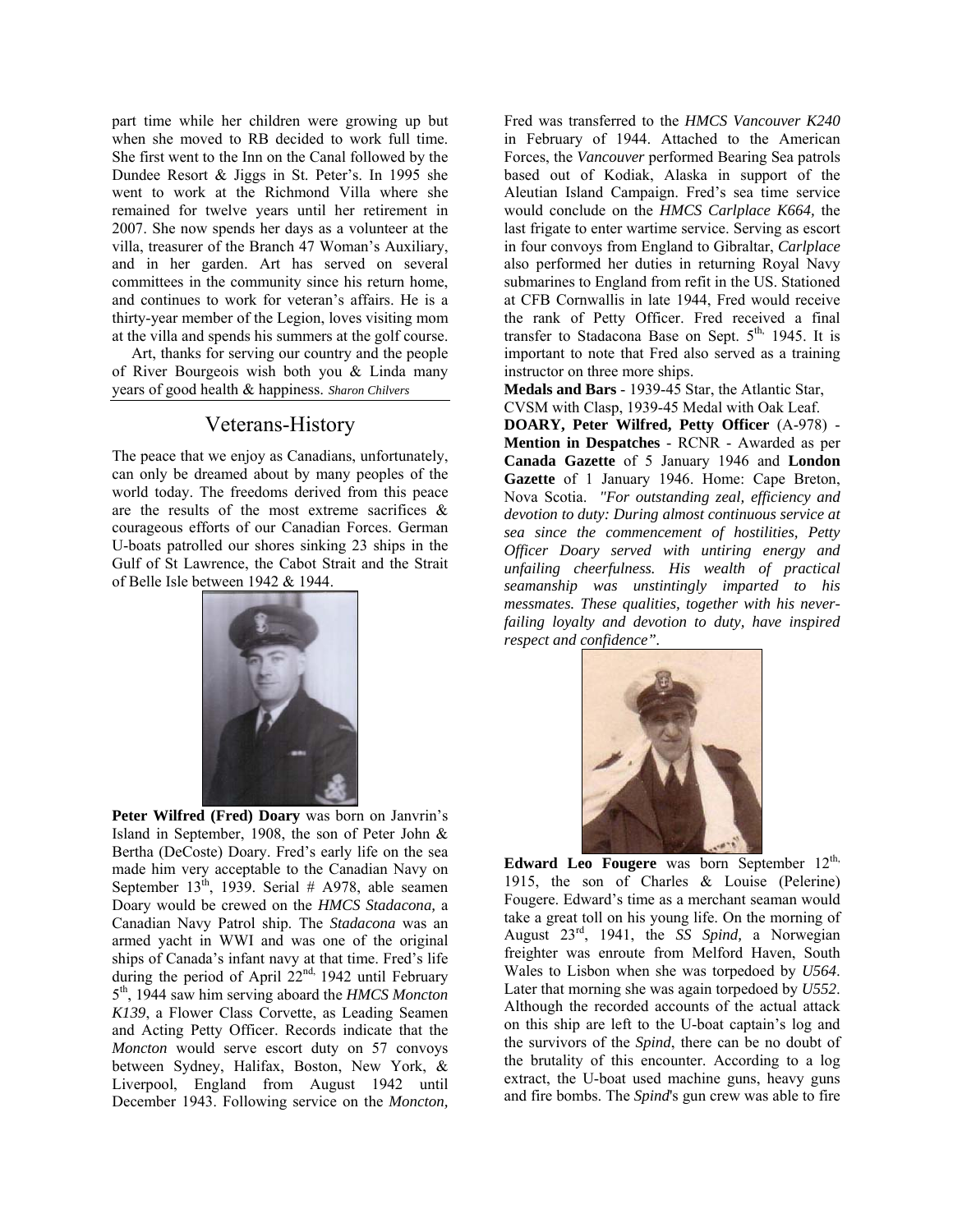2 shots at the U-boat before her entire complement either made it into two life boats or jumped overboard. The U-boat came around to the port side and started firing at the life boats, the men had to lay flat in the boats while the bullets passed right over them, leaving both boats leaking badly having been holed by bullets. A maritime inquiry into this sinking was held in Gibraltar on August  $31<sup>st</sup>$ . There was no mention of torpedoes by the crew of the *Spind*. This form of shelled attack became all too common during this period and became known as the Second Happy Time for German U-Boats. Fortunately there were no casualties but a number of crewmen were wounded, including Edward. The British destroyer *HMS Boreas* would rescue all hands. Edward was again torpedoed on his return from Gibraltar to England. After a number of Atlantic crossings, Edward made his way to Halifax. At this time he would sign on the *Lady Nelson*, a southern island liner. Upon entering Castries Harbour at St Lucia, he was again torpedoed suffering a broken leg when jumping into a lifeboat. Edward returned home shortly after and passed away on February 5th, 1950 at the age of 34. *Don Pottie Information obtained from family members, Warsailors.com, U-*

*Boat.net and The Naval Museum of Manitoba.*

⎯⎯⎯⎯⎯⎯⎯⎯⎯⎯⎯⎯⎯⎯⎯⎯⎯⎯⎯⎯⎯⎯⎯⎯⎯⎯⎯⎯⎯⎯⎯⎯⎯⎯⎯⎯⎯⎯⎯⎯⎯⎯⎯⎯⎯⎯⎯⎯⎯⎯⎯⎯⎯⎯⎯⎯⎯⎯⎯⎯⎯⎯⎯⎯ Amable & Minnie Pottie



*Amable, Nellie, Eldon, Evelyn, Minnie, Lorenzo & Willard* 

 Amable was born in 1881, the son of Patrick & Delina (Robertson) Pottie. He began working at the young age of ten on his father's vessel. As he was too young to fish in his father's dories, he helped with the cooking. This was probably where and when he decided to cook for a living. One of his many jobs as a cook was on a train carrying the troops from Halifax to Montreal during the war. In January 1905 he married Minnie Landry, daughter of Andre & Elizabeth (Robertson) Landry. They had five children and when Amable had to work away, he took his family with him. They lived as close as Roberta and as far away as London, Connecticut. They remained in the U.S. until Minnie became ill from diabetes, requiring their return to River Bourgeois. Minnie passed away in 1943. Some years later, Amable married Elizabeth Raney from L'Ardoise and just a few years later he was again widowed. In 1952, at age seventy-one, Amable married Elizabeth (daughter of Felicity [Thibeau] & Daniel Sampson) and they opened a store on the Church Point near the home of Alcantra Landry. He became known as "Le Petit Sucre" or "Little Sugar" for the great candy he sold. He was known for his story telling and as the best bread maker in RB. He passed away in 1964 at age eighty-three. Amable & Minnie's children were:

**Willard –** RB, 1905-1960. Married Mary B McPhee and they had ten children: Raymond, deceased in 1985; Lucille, deceased in 2004; Herman, deceased in 2004; Doris, deceased in 1999; Leona, deceased in 1943; a newborn, deceased in 1950; Alice and Eddie in RB; Richard in Cheticamp; and Josephine in Halifax; thirty one grandchildren, fifty great grandchildren and twenty-four great great grandchildren. Willard re-married Marie Coolen.

**Helen (Nellie) –** Connecticit, 1906-1996. Married Clifford Burke of RB and they had four children: Elaine, Edward, Harvey and Barbara, all residing in the U.S. and nine grandchildren.

**Eldon -** St. Peter's, 1911-1969. Married Hyacinth Pottie and they had three children: Mary, deceased in 1945; Bertram, deceased in 1948; and Colin in Halifax.

**Evelyn –** RB, 1913-1995. Married Sam Fougere of RB and they had ten children: Rennie, deceased in 2006; Carl, deceased in 1940; Henry, deceased in infancy; Leo, Sylvia, Conrad and Gordie in RB; Gloria in St. Peter's; Hubert in Dartmouth; Roy in France; twenty three grandchildren and sixteen great grandchildren.

**Peter Lorenzo –** RB, 1914-2000. Married Margaret Fougere of RB and they had five children: Milton in Porter's Lake, Audrey in Ontario, Judy in RB, Donna in Brockhouse and Kelvin in Halifax; twelve grandchildren and thirteen great grandchildren.

*Thanks to Sylvia Pottie and Eddie Pottie for the data and Anne Louise Touesnard for restoring the photo.* 

⎯⎯⎯⎯⎯⎯⎯⎯⎯⎯⎯⎯⎯⎯⎯⎯⎯⎯⎯⎯⎯⎯⎯⎯⎯⎯⎯⎯⎯⎯⎯⎯⎯⎯⎯⎯⎯⎯⎯⎯⎯⎯⎯⎯⎯⎯⎯⎯⎯⎯⎯⎯⎯⎯⎯⎯⎯⎯⎯⎯⎯⎯⎯⎯ River Bourgeois goes to Olympics



Amy Doary (daughter of Arthur & Henrietta) has been selected by the Canada's Olympic Broadcast Media Consortium to be part of the Communications Team for the Vancouver 2010 Olympic Games. She